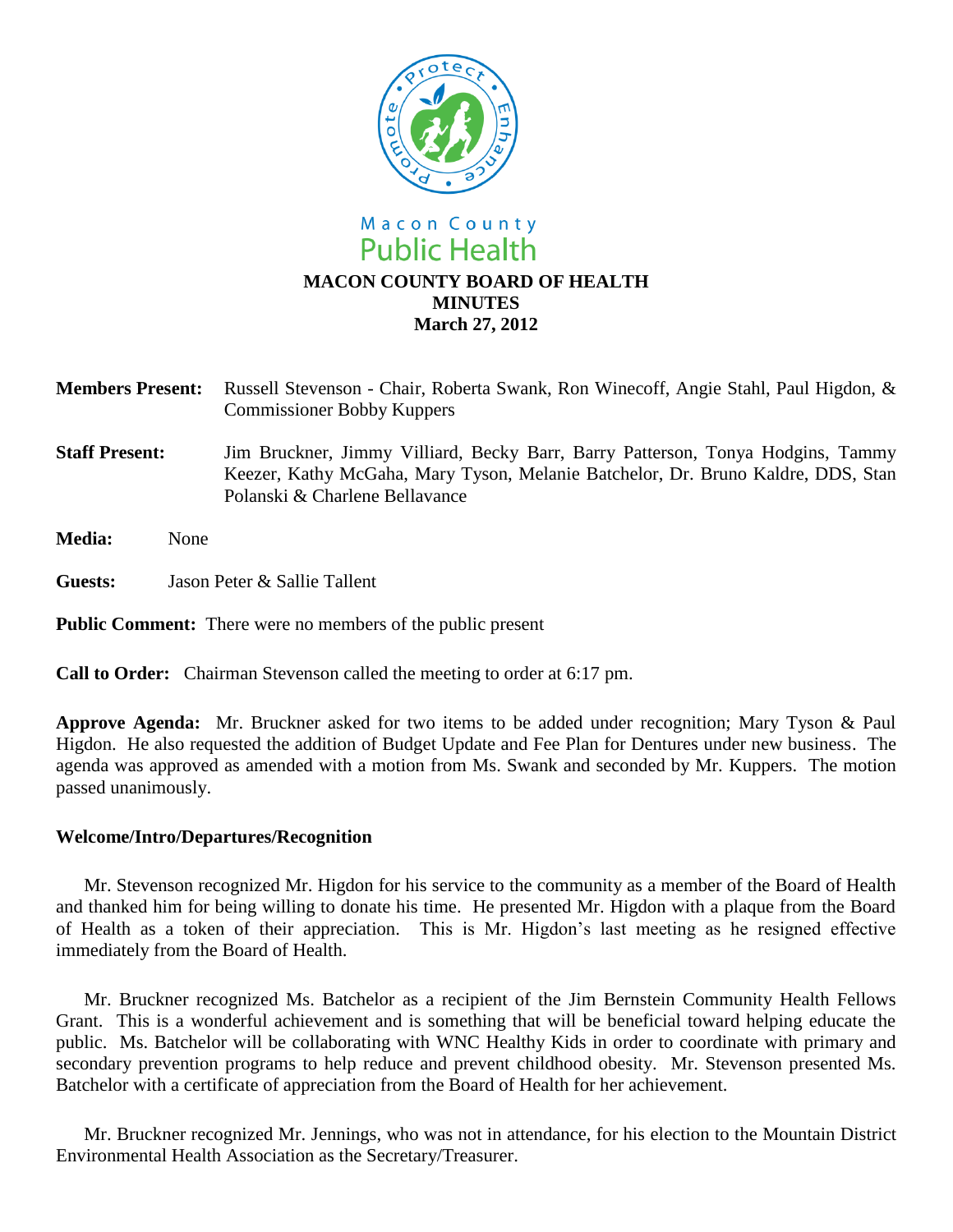Mr. Bruckner recognized Ms. Tyson for passing the National Board Certification for School Nurses. This is a great achievement. School nursing is a specialized practice area and this exam sets our school nurses apart from other counties. The board congratulated her on her accomplishment and presented her with an award for her achievement.

Mr. Bruckner introduced Dr. Kaldre who is the new dentist for our Adult Dental Clinic. His hire date was Monday, March  $13<sup>th</sup>$  and he began seeing patients on the  $15<sup>th</sup>$  of March. Mr. Stevenson told Dr. Kaldre how truly glad we all were to have him come to work for MCPH and that it is hoped he will enjoy working at the clinic as well as living in Franklin, NC.

## **Presentations**

**Community Care Clinic:** Ms. Tallent reported that the Community Care Clinic (CCC) was started in 2010 as a satellite clinic of the Highlands-Cashiers (CCC) and is housed here at Macon County Public Health. The physicians, nurses and clerical staff are all volunteers and at this time they are in need of more volunteers. The clinic was opened with a 3 year grant through the North Carolina Department of Health and Human Services office of Rural Health which will be ending this year. There is a lot of competition for available grants so the chances of getting it again are not good. They are also looking for board volunteers who will be active fundraisers. The clinic has sent out mass mailings asking for both donations as well as volunteers. So far this year the clinic has had 506 patient visits, 160 of those visits were patients new to the clinic. Most of these people would have either done without care or gone to the Emergency Room. Ms. McGaha has approached the Young Leadership group and they have asked her to come and do a presentation in June. They received the promise of a grant from the Zonta Club. Mr. Stevenson stated that the Board of Health would continue to direct Mr. Bruckner to assist her in any way possible.

**2011 Annual Communicable Disease Report:** Mr. Polanski referred to a handout in the board's packet containing data from the 2011 Communicable Disease Annual Report which covers trends in infectious diseases in Macon County. He indicated that the health department's goal is to educate its patients so they do not contract these communicable diseases.

Mr. Polanski reported that there were two probable cases of Rocky Mountain spotted fever but neither of the cases was confirmed. He indicated that Macon County did not have any active TB cases last year and that TB has been on the declining every year in North Carolina for the past several years. Mr. Polanski indicated that there were several cases of intestinal problems that were investigated by the health department which were traced back to a water park in South Carolina.

Mr. Polanski stated that in addition to communicable disease diagnosis, treatment and investigation the health department also does quite a few international traveler immunizations as well as education for these travelers.

**Approve Minutes of Previous Meeting:** A motion was made by Ms. Swank and seconded by Mr. Kuppers to approve the minutes of the meeting of February 28, 2012, as presented. The motion passed unanimously.

### **Old Business**

**Adult Dental Clinic Update:** Mr. Villiard presented an update on the Adult Dental clinic. He indicated the clinic began using contract dentists in June of 2011 after the resignation of our full time dentist in May. In November an additional \$54,000 was approved by the county commissioners to cover the cost of additional contract dentists. Dr. Kaldre, the new Adult Dental dentist, started on February  $13<sup>th</sup>$  and began seeing patients on May 15 and has a full schedule. After the down time in the clinic, we project that our revenue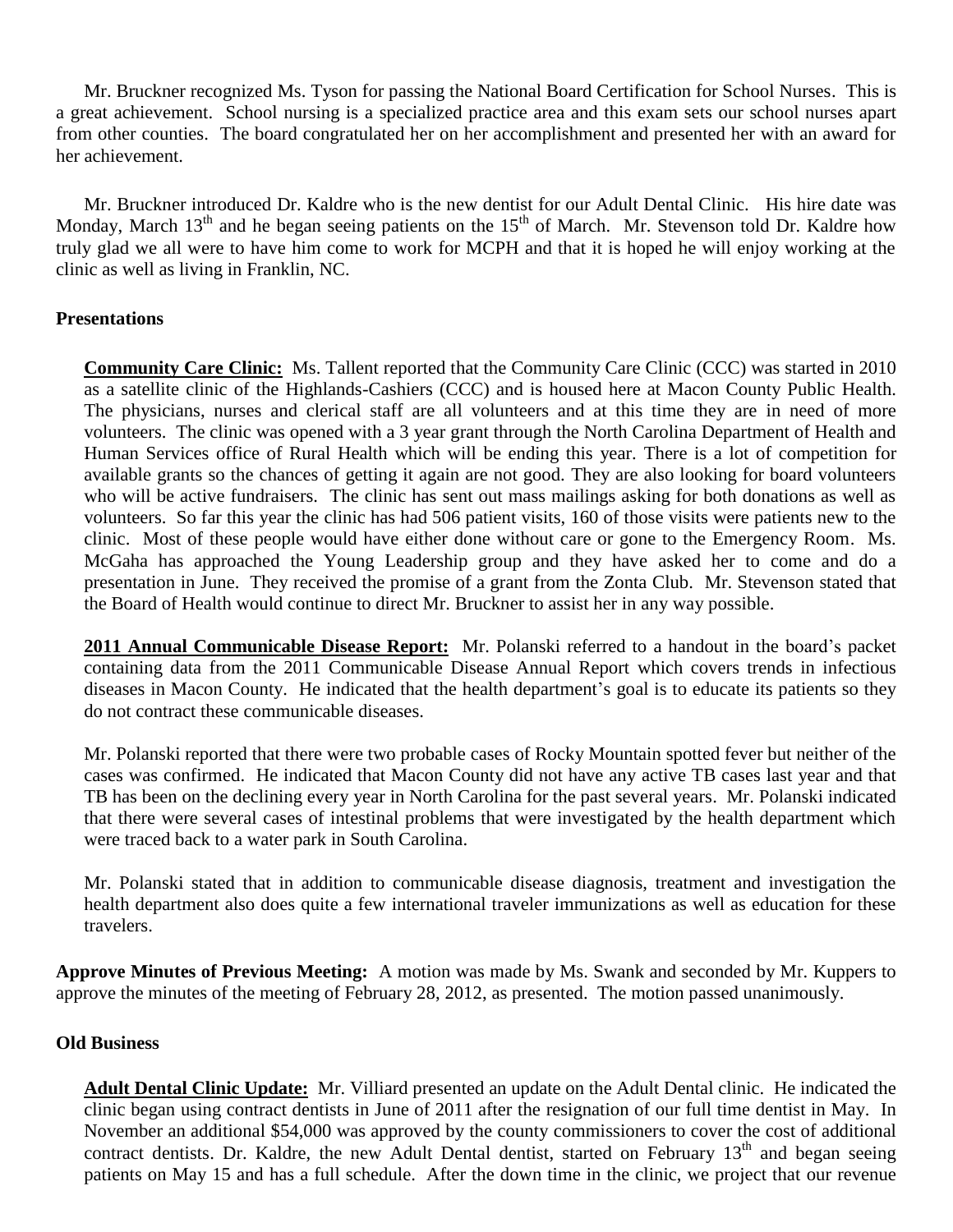will actually only be about \$40,200 short. Our expenditures are projected to be about \$98,785 less than budgeted which was due to cut back of supplies requested, etc. Mr. Villiard recognized our contract dentists and told the board that letters thanking them for their services have been mailed. He also thanked Dr. Kaldre again and reiterated Mr. Stevenson's thoughts that we are all very thankful to have him in our Adult Dental clinic.

**Tobacco Free Parks & Recreation Areas Update:** Ms. Barr gave an update regarding the Tobacco Free Parks & Recreation Areas ordinance that was presented to the Board of County Commissioners. The Board of Commissioners decided to table the decision on the ordinance so the county attorney could research the difference between smoke free and tobacco free wording. There was also some question regarding what the TRU Sustainability Grant money represented, whether or not it was tax dollars. Mr. Kuppers responded saying that if they have a unanimous decision at the April meeting it will be done. Otherwise, the vote may be postponed again until May.

**Public Health Month Update:** Ms. Barr noted that April is Public Health Month and we sponsored a coffee and conversation breakfast for Chamber of Commerce members back in February to educate them about MCPH's programs. Dr. Villiard spoke at the event about the flu clinics, Ms. Batchelor presented information regarding the diabetes program and worksite wellness, and Ms. Leatherman discussed the preparedness program.

**Public Health Hero Award Update:** Ms. Barr stated that we are accepting nominations for the Public Health Hero Award which will be presented in April. Ms. Barr told the Board of Health to let her know if they had anyone in mind and to please see her for a nomination form.

**Environmental Health Reception Area Update:** Mr. Patterson referred to a handout in the board packets that shows the new floor plan for the Environmental Health (EH)-Code Enforcement reception area. This new floor plan has separate public windows for EH and Code Enforcement, while still providing "one stop shopping". In the past Code Enforcement collected money for both Departments; it was not always applied to the correct line items in the general ledger. Revenue flow has been corrected, appearance/impression is more professional, flow is more efficient and public feedback has all been positive.

**Monthly Budget Update:** Ms. Hodgins reported that our revenues were at 54.7% for February but should be at 66%. Earnings are down for the year mainly due to billing requirements for the new state system. Our money is not coming in like it should. The state had to do a conversion and our revenues were on hold. She stated we have seen an increase in March. Our expenditures for February were also down.

**FY13 Budget Update:** The budget was submitted to the county and Mr. Bruckner, Ms. Keezer and Ms. Hodgins discussed it with County Manager Jack Horton. The electronic health record that was originally proposed for \$120,000 was deleted from the original approved Board of Health budget by Mr. Bruckner. He stated that at the last Association of Local Health Directors meeting the Health Directors were told that the state has given HIS until 2014 to get their electronic health record up and running. It was also pointed out that health departments' that did not provide primary care services (of which MCPH is one) had until 2016 to comply with federal health care reform laws requiring meaningful use of health records.

**Board Member Per Diem:** Mr. Bruckner indicated that in the past each Board of Health member received a \$35.00 monthly per diem rate approved by the Board of Commissioners. The members decided in 2007 that rather than receive the per diem directly that the funds be placed in the health department administration budget, in a line titled Board of Health, to be used by the health director at his discretion for meals at Board meetings and for Board sponsored events, (e.g. four major employee events each year, holiday meals, summer BBQ, etc.) and catering of meals for staff trainings or for staff working beyond regular hours without expectation of compensation (i.e. working lunches). The board members were asked if they wanted